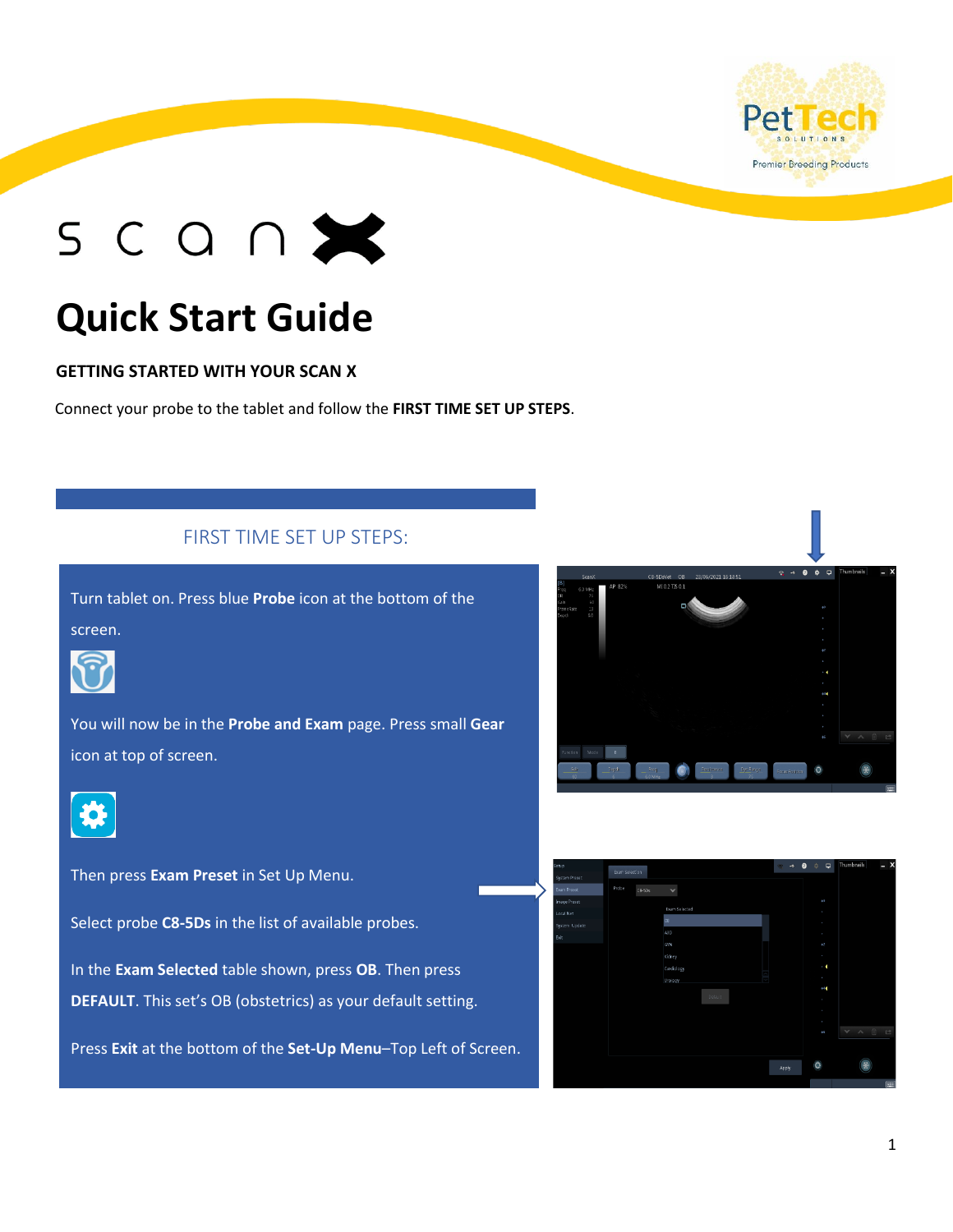# $SCO<sub>0</sub>$

#### **TO START AN EXAM**

**1.** Select **Function** and **Info** to set up a new patient.



#### **2.**

#### a **<New Patient>**

Enter patient information in the **<Patient Info>** screen & press 'OK.'

b <**New Exam>**

To start a new exam for a saved patient, the recorded. Information can be obtained through **<Patient List>**

#### c **<Patient List>**

To start a new exam for a saved patient. Tap **<Patient Name>.**

**To resume live scanning and return to main screen, press OK to save or Cancel and then Press B.**



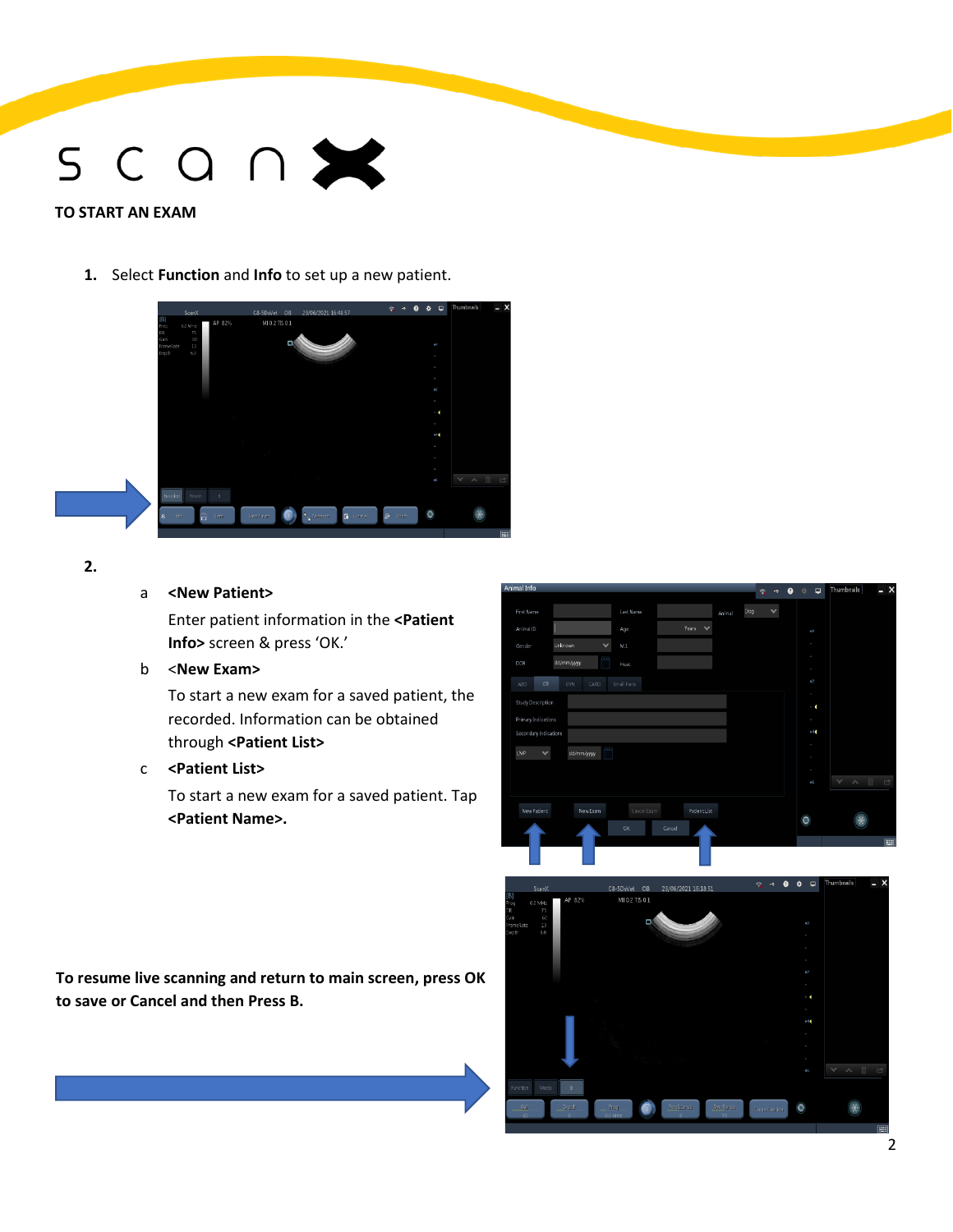### **STARTING YOUR SCAN**

Apply ultrasound gel to your probe.

The easiest method for pregnancy detection is to scan along the midline of the bitch/queen, starting at the bladder (nearest the tail) & working up to the liver.

Adjust the image controls, so that the area of interest is in the middle of the screen (refer to manual).

Scan in the nipple line up to the liver & spleen.

Return down to the bladder dipping the probe, angling to the left, then repeat the sweep angling & dipping to the right.

Only after completing a methodical survey of the abdomen, can you be sure that you have not missed anything.



### KNOW YOUR KEY CONTROLS

| <b>GAIN</b>                                                                                                                               | <b>DEPTH</b>                                                                                                                                  | <b>SAVE</b>                                                                                                          | <b>FREEZE</b>                                                                                 | <b>FREQUENCY</b>                                                                                                                                                                                                                       |
|-------------------------------------------------------------------------------------------------------------------------------------------|-----------------------------------------------------------------------------------------------------------------------------------------------|----------------------------------------------------------------------------------------------------------------------|-----------------------------------------------------------------------------------------------|----------------------------------------------------------------------------------------------------------------------------------------------------------------------------------------------------------------------------------------|
| Amplifies the<br>returning signal.<br>Increase Gain if<br>your image is too<br>dark and<br>decrease it if your<br>image is too<br>bright. | Utilize as much of<br>your scanning area<br>as possible by<br>reducing your depth<br>so that your region<br>of interest fills your<br>screen. | Press Save to<br>save your<br>image in the<br>systems<br>memory to<br>view later.<br><b>Press Function</b><br>> Save | Freezes an<br>image to Save.<br>Press<br>Snowflake icon<br>on right side of<br>bottom screen. | Higher Frequency = Greater resolution but<br>reduced penetration.<br>Lower Frequency = Reduced resolution &<br>greater penetration.<br>Use the highest frequency possible to reach the<br>necessary depth to view what you aim to see. |